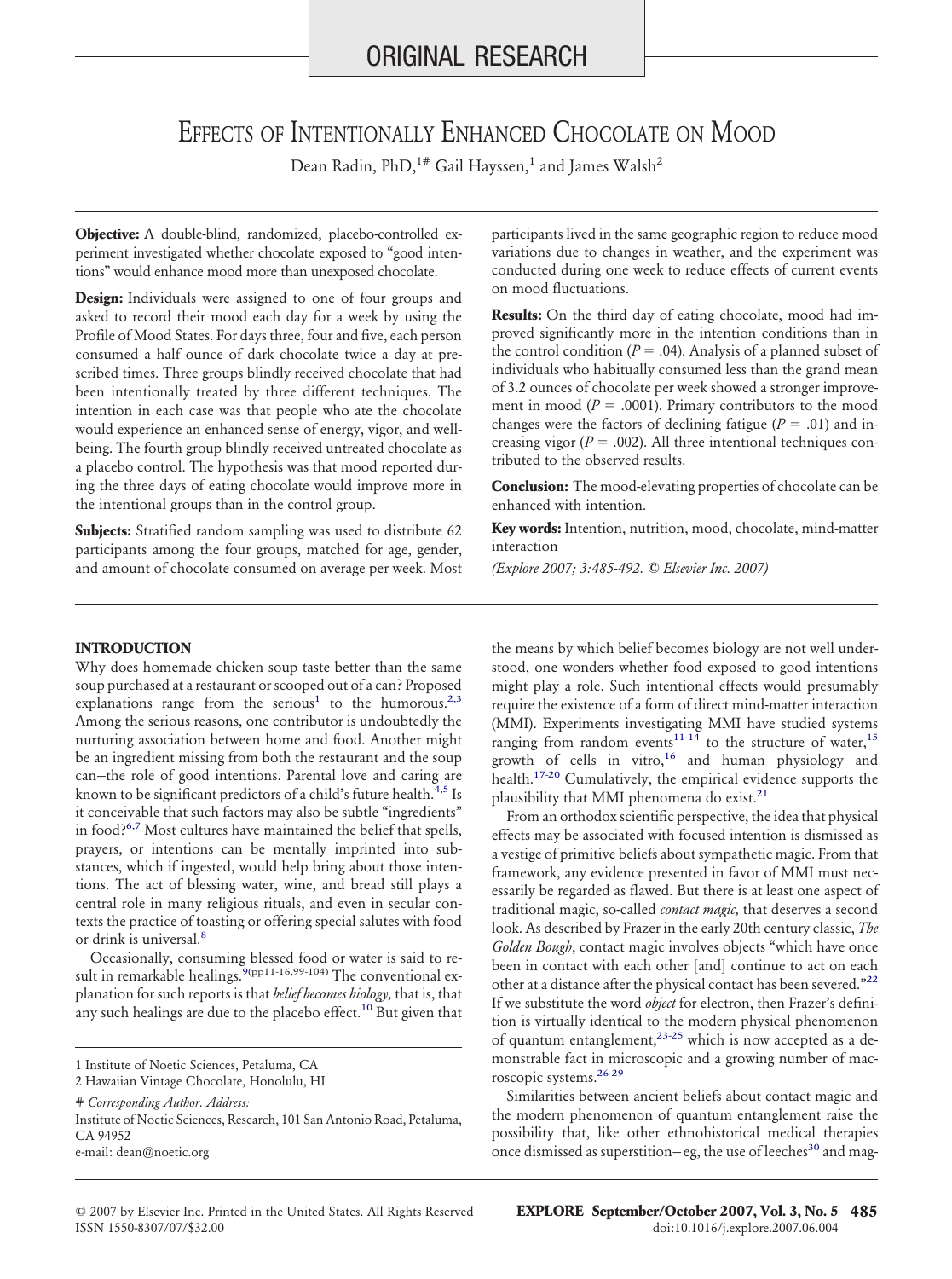$gots<sup>31</sup>$  in medicine–some practices such as blessing food may reflect more than magical thinking or an expression of gratitude. As William James put it in 1897,

In psychology, physiology, and medicine, whenever a debate between the mystics and the scientifics has been once and for all decided, it is the mystics who have usually proved to be right about the facts, while the scientifics had the better of it in respect to the theories.<sup>32</sup>

James' observation prompted us to investigate the possibility that under placebo-controlled conditions, intentions directed toward food might be detectable by monitoring mood changes in people who consume that food. Chocolate was used for the test substance partially because it is the most craved food in the world,<sup>33</sup> and also because of its mild psychoactive properties, principally methylxanthine and its constituents, caffeine and theobromine. These stimulants, combined with the sensory pleasures associated with chocolate's bittersweet taste, creamy texture, and sensuous aroma, are known to produce short-term elevations in mood[.34-37](#page-6-0) This experiment investigated whether these known mood enhancements could be further elevated through the use of intention.

# **METHOD**

## **Participants**

The study was designed for 60 participants, 15 to be assigned to each of four groups. Most of the recruited individuals lived in the San Francisco Bay Area. They learned about the study from the first two authors at lectures and meetings and through family friends and business associates. Each potential participant filled out a questionnaire that inquired about allergies to nuts or other foods, any adverse reactions to eating chocolate, whether moodaltering medications were presently being taken, the amount of chocolate consumed in an average week, and gender and age. Affirmative answers to any of the first three questions excluded the volunteer from the test.

The purpose of the experiment was described to all participants, including that they would be randomly assigned either to receive a small amount of either intentionally treated or untreated dark chocolate (68% cacao). All of the chocolate originated from the same commercial source, Hawaiian Vintage Chocolate (Honolulu, Hawaii). The intention was described as: "An individual who consumes this chocolate will manifest optimal health and functioning at physical, emotional and mental levels, and in particular will enjoy an increased sense of energy, vigor and well-being." The means by which intentions would be used to create the treated chocolate were not described in the recruitment materials. Those who agreed to participate, a total of 75 people, signed an informed consent. Stratified random sampling was then used to create four groups, matched by gender, average age, and amount of chocolate consumed per week.

Prior to the experiment, participants received a packet containing a personality questionnaire, seven copies of a mood questionnaire, and six half-ounce packages of dark chocolate. They were instructed to fill out the personality questionnaire on day one of the test, and later that evening to fill out the first

mood questionnaire based on their mood over the course of that day. On day two in the evening, they filled out the second mood questionnaire. On days three through five, they were asked to eat one half-ounce package of chocolate at 10 AM and another at three PM, and then in the evening to fill out the mood questionnaire. They were requested not to gulp down the chocolate, but to mindfully savor each piece.

Three days of chocolate consumption were planned to avoid possible desensitization effects. On the evenings of days six and seven, they also filled in the mood questionnaire, and then they mailed or brought the completed questionnaires to the investigators. Shortly thereafter, participants who completed the experiment received a summary of their personality questionnaire results along with \$20 in compensation for their time. About a month later, they also received a summary of the experimental results and the identity of the group to which they were assigned.

Chocolate was consumed three days in a row because of the expectation that intentional effects on mood might be small and thus require a repeated application of the treatment to show an effect. The primary effect was specifically predicted to appear on the third day of eating chocolate, based on results of an earlier experiment involving intention repeatedly applied to cell cultures in vitro over three days.<sup>16</sup>

#### **Mood and Personality Measurements**

To measure daily mood, the Profile of Mood States (POMS Brief Form, MHS Inc, Toronto, Canada) was used.<sup>38,39</sup> Profile of Mood States is a self-report questionnaire that measures six factors associated with mood: tension, depression, anger, vigor, fatigue, and confusion.<sup>40</sup> The POMS Brief Form consists of 30 adjectives describing feeling and mood states, which are answered on a five-point scale ranging from "not at all" to "extremely." An overall score for mood disturbance can be calculated from the six factors by subtracting the score obtained for the factor of vigor from the sum of the other five subscales. Mood improvement in this scale is thus represented by lower values.

Because of a known correlation between mood and neuroticism, [41,42](#page-6-0) participants filled out the NEO Five-Factor Inventory (NEO Personality Inventory-Revised, Form S, Psychological Assessment Resources, Inc, Lutz, Florida) on the first day of the test. The NEO provides five factors of personality, including neuroticism. If the expected mood-neuroticism correlation was observed, then neuroticism would be used as a covariate in the statistical analyses.

#### **Intentional Treatment Methods**

The three intentional imprints were produced by (1) a pair of experienced meditators, (2) an electronic device imprinted by six experienced meditators, and (3) a ritual performed by a Mongolian shaman. The third author (J.W.) supervised the first two imprinting sessions, and the first and second authors (D.R., G.H.) supervised the third session. In the first case, the meditators were a pair of senior monks from the Deer Park Buddhist Center in Wisconsin, headed by the Venerable Geshe Lhundub Sopa, a lifelong teacher of the Tibetan Buddhist tradition. The meditators read the intention aloud and then for 20 minutes attempted to mentally impress those intentions into samples of chocolate placed between them.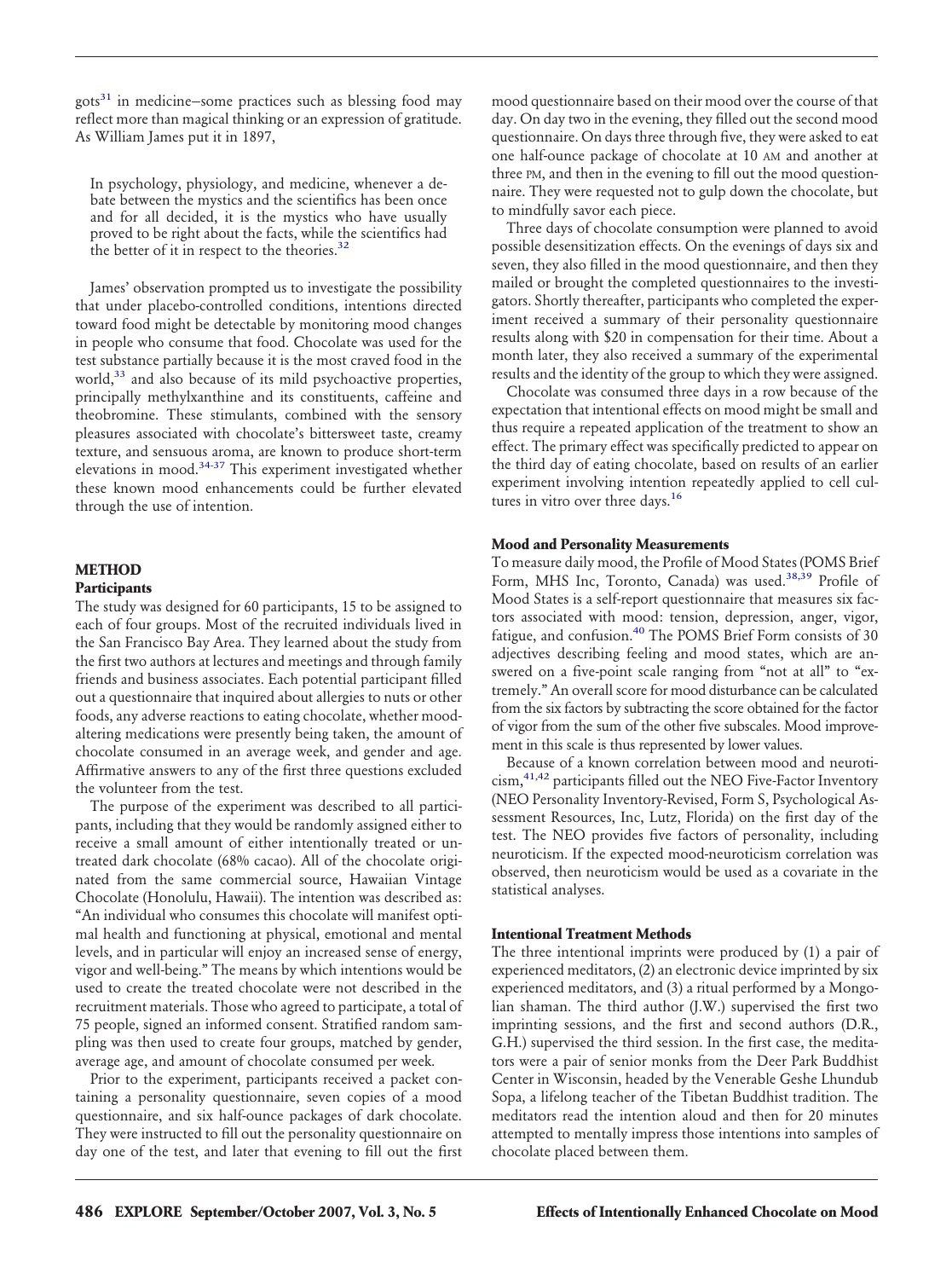**Table 1.** Number of Participants in the Four Conditions

| Condition         | Female | Male | Total |
|-------------------|--------|------|-------|
| Control           | 11     | 6    | 17    |
| Device            | 10     | 4    | 14    |
| Shaman            | 10     | 4    | 14    |
| <b>Meditators</b> | 12     | 5    | 17    |
| Total             | 43     | 19   | 62    |
|                   |        |      |       |

The second method involved six meditators from the Deer Park Buddhist Center, including the Venerable Geshe Sopa. He and five other monks chanted in front of an electronic device while holding the assigned intention in mind. This device's design was based on the concept of an *intention-imprinted electrical device,* which can purportedly record an intention and later play it back, and thereby influence physical systems in the vicinity. To date, the majority of the experimental evidence for this device has been reported by Tiller and colleagues.<sup>43-46</sup> Independent replications of the concept have proven to be difficult,<sup>47</sup> but we nevertheless decided to test the idea by using a new electronic circuit design based on Tiller's publications. After 30 minutes of running the device in record mode during the chanting, it was turned off and later played back continuously for five days inside a Faraday cage along with samples of chocolate.

The third method was a ritual performed by Mongolia shaman Zorigtbataar Banzaar, chief shaman of the Shid-Boo Shaman Center, Ulaanbaatar, Mongolia. After an interpreter explained the purpose of the intentional imprinting to Banzaar, he proceeded to conduct an hour-long ritual involving sacred songs, chants, and drumming. This took place at the first author's (D.R.) laboratory. The treated chocolate was then shipped to the third author (J.W.) for further preparation.

The third author (J.W.) packaged each set of chocolate samples, by condition, in half-ounce packets wrapped in aluminum foil. Each packet was identified by a randomly selected letter, A to D, to keep the first two investigators blind to the treatment conditions. He then mailed all treated and control chocolate packages to the second author (G.H.), who distributed it to the participants.

#### **Statistical Analyses**

Analysis 1 examined the correlation between the NEO factor of neuroticism and the average level of reported mood disturbance. If this correlation was positive, as expected, then a repeated measures analysis of covariance (ANCOVA) would be employed for the remaining analyses, with the NEO neuroticism score used as the covariate and mood disturbance as the dependent variable. If the neuroticism score was not significantly correlated with mood, then a repeated measures analysis of variance would be used.

Analysis 2 examined the overall effect of mood disturbance over the course of the week. This was predicted to drop, partially in response to the placebo effect evoked by participating in this experiment, but also because of the psychoactive properties of consuming chocolate.

Analysis 3 tested the hypothesis that mood in the intentional condition would improve over the three days in which chocolate was consumed, as compared with the same measures in the control condition, especially on the third day on which chocolate was consumed (day five of the week). This was evaluated by examining the day  $\times$  condition interaction and by a planned *t*-test between mood in the treated and control conditions on day five.

Analysis 4 examined the intentional hypothesis in a subset of people who did not habitually consume much chocolate. This partition was planned in advance based on the expectation that people not used to eating chocolate would be more sensitive to its psychoactive properties and might therefore be more sensitive to the proposed intentional effects. As in Analysis 3, this test examined the day  $\times$  condition interaction and the treated versus control difference in mood on day five.

# **RESULTS**

The experiment took place from Sunday, October 8, through Saturday, October 14, 2006. Of 75 people initially recruited, all but three lived in the San Francisco Bay Area; this helped to reduce variance in mood due to fluctuations in local weather. Of the initial recruits, 62 completed all phases of the study and were included in the final analyses. Of them, 60 lived in the San Francisco Bay Area.

Table 1 shows the number of participants in each group and Figure 1 shows key demographics by gender. There were more female participants overall, and due to dropouts a few more people ended up in the control and meditator-treatment conditions. These participants reported that they consumed from 0 to 10 ounces of chocolate per week (average 3.2 ounces), and their average NEO neuroticism score ranged from 3 to 44 (average, 18.8). The average neuroticism scores for males in the devicetreatment condition were somewhat higher than in the other conditions, but none of the differences within or across gender were significant.



**Figure 1.** Average age, NEO neuroticism scores, and ounces of chocolate consumed by participants in the four conditions, separated by gender, with 95% confidence intervals.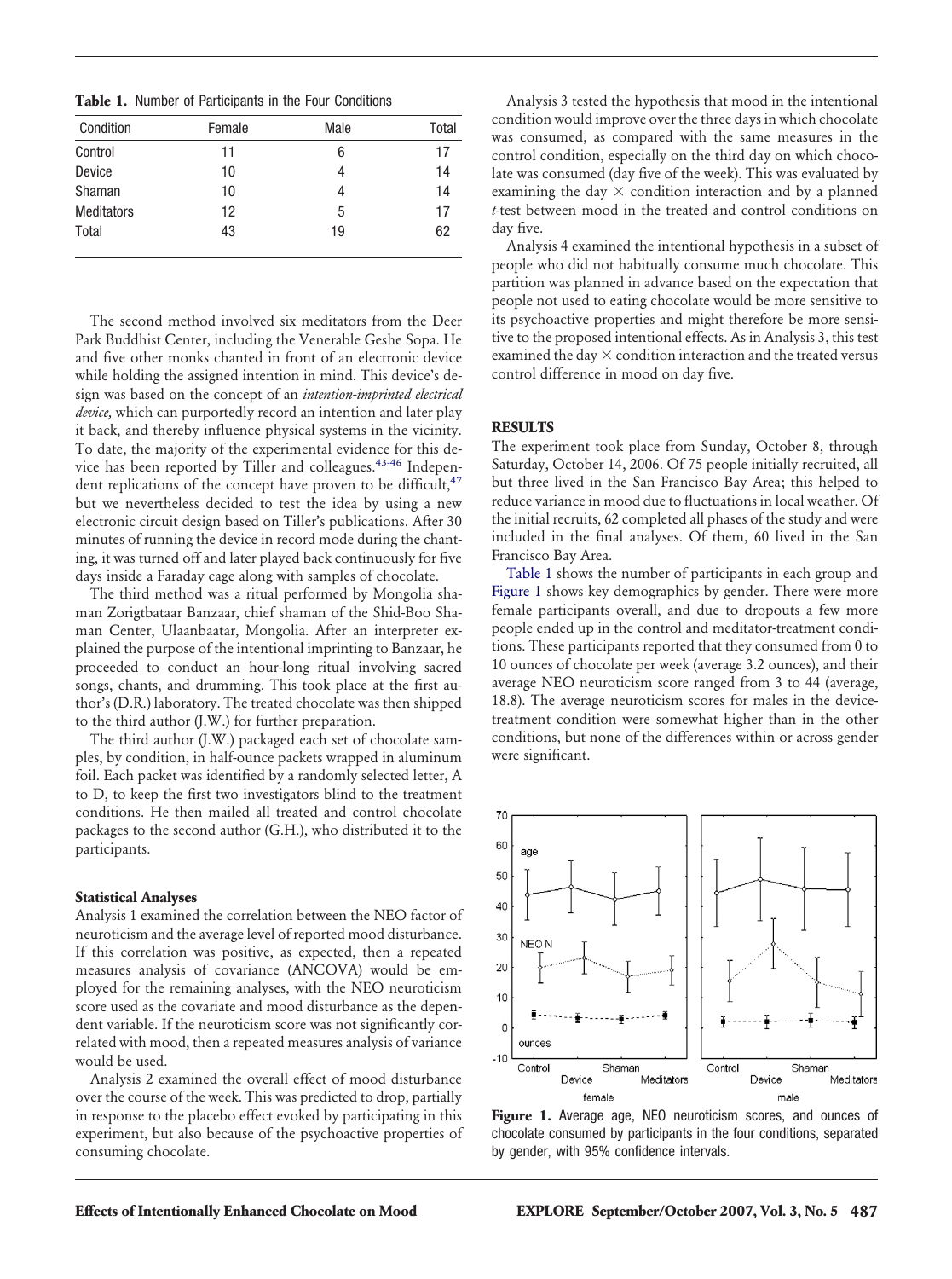

**Figure 2.** Grand average mood disturbance scores over the course of the experimental week, with 95% confidence intervals. The downward trend indicates overall improvement in mood. A Tukey HSD post hoc test shows that improvement from day 1 to 7 is associated with  $P = 0.00005$ .

#### **Analysis 1: Neuroticism-Mood Correlation**

As expected, NEO neuroticism positively correlated with average mood disturbance  $(r = 0.48, t(60) = 4.21; P = .00009)$ . As a result, all succeeding analyses were based on an ANCOVA with neuroticism as a covariate.

#### **Analysis 2: Mood Day Interaction**

This analysis indicated a general improvement in mood over the course of the test week, as expected (F(6, 354) = 2.75;  $P = .01$ ; Figure 2). A Tukey honestly significant difference (HSD) post



Figure 3. Average mood disturbance scores for the control condition and three intention conditions combined, with 95% confidence intervals. In accordance with the hypothesis, mood began to improve in the intention versus control condition on the second day of eating chocolate and significantly improved on the third day (day five;  $P = .04$ ; one-tailed). Mood results are shown for each day of the week to provide context for the three days of interest.



**Figure 4.** Average mood disturbance scores for the control condition and three intentional conditions, with 95% confidence intervals. An analysis of covariance on the three days in which chocolate was consumed (days three to five) showed a marginally significant difference  $(P = .09)$  in accordance with the hypothesis.

hoc analysis showed that, as compared with day one, mood improved on the first day of eating chocolate, day three  $(P =$ .009), and on day four ( $P = .0008$ ), day 6 ( $P = .002$ ), and day seven  $(P = .00005)$ .

## **Analysis 3: Mood Condition Interaction**

Chocolate consumed on days three through five resulted in different levels of mood disturbance (F(2, 118) = 3.04;  $P = .05$ ; Figure 3). This was primarily due to improved mood in the intention condition versus control condition on day five:  $(t (60) = -1.76; P = .04$ , one-tailed). A Tukey HSD post hoc analysis showed that, as compared with day one, mood in the intentional condition on days four, six, and seven significantly improved ( $P = .003$ ;  $P = .01$ , and  $P = .001$ , respectively); no significant changes in mood were observed in the control condition.

Analysis of mood  $\times$  intention split by condition for the three days of interest resulted in a nonsignificant difference in mood disturbance (F(6, 114) = 1.88;  $P = .09$ ; Figure 4). Only the device treatment versus control comparison resulted in a significant difference on day four  $(t(29 df) = -2.12; P = .002)$  and day five  $(t(29 \text{ df}) = -2.66; P = .007)$ .

#### **Analysis 4: Subset of Chocolate-Sensitive Participants**

Table 2 shows the number of participants in each group and

**Table 2.** Subset of Participants Who Consumed Less Than the Grand Mean Amount of Chocolate Per Week

|                   | Female | Male | Total |  |
|-------------------|--------|------|-------|--|
| Control           | 5      | 5    | 10    |  |
| Device            | 5      | 3    | 8     |  |
| Shaman            |        | 3    | 10    |  |
| <b>Meditators</b> | 6      | 5    | 11    |  |
| Total             | 23     | 16   | 39    |  |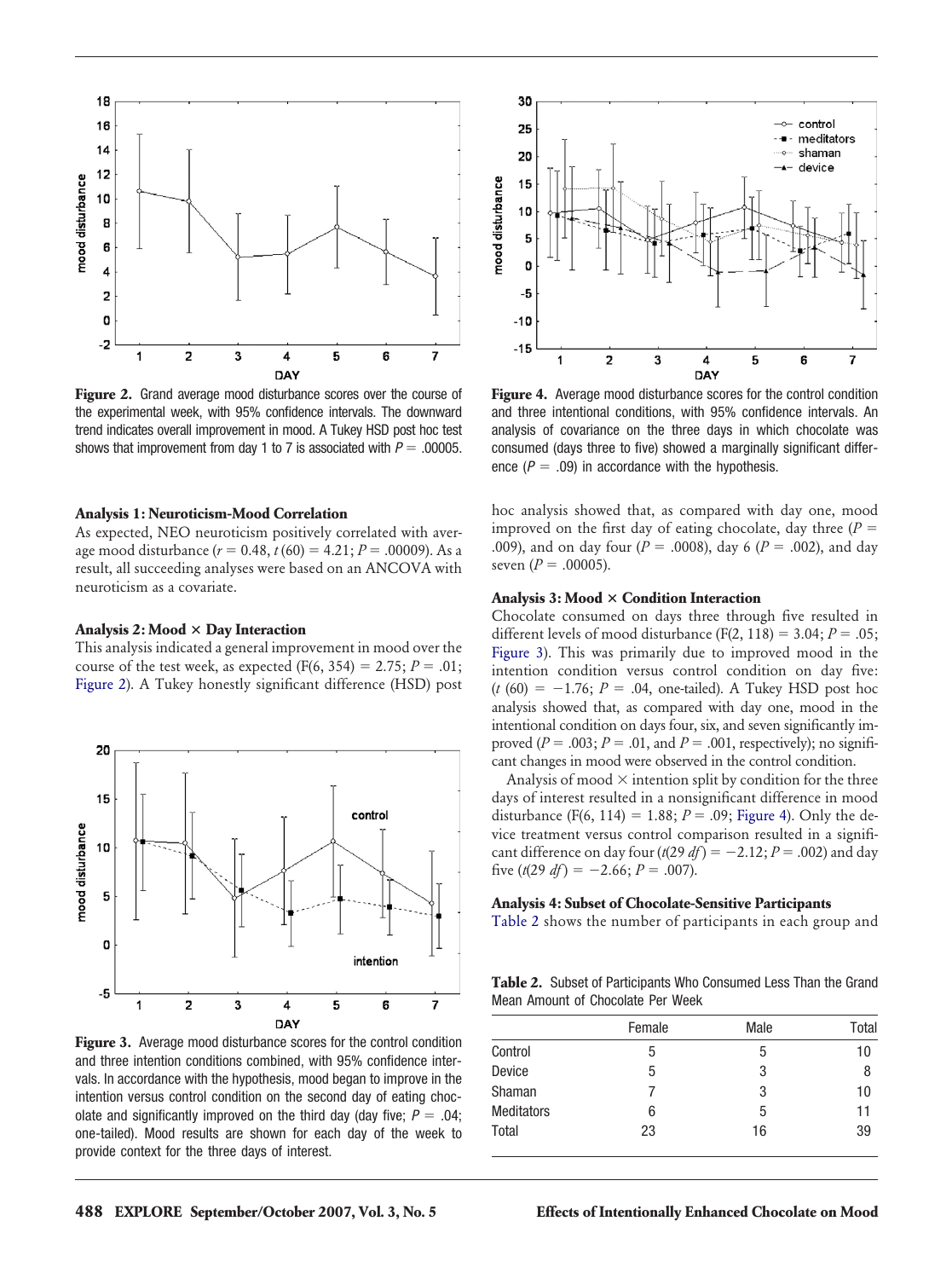<span id="page-4-0"></span>

**Figure 5.** Average age, NEO neuroticism scores, and mean ounces of chocolate consumed by participants in the low chocolate-consumption subset, separately by gender, with 95% confidence intervals.

Figure 5 shows key demographics for participants who habitually consumed less than the grand mean of 3.2 ounces per week.

For this participant subset, the treatment  $\times$  control interaction was significant (F(6, 216) = 3.50;  $P = .003$ ; Figure 6). Mood in the intention condition was significantly better than in the control condition on day four  $(t(37 \text{ df}) = -2.77; P = .004)$  and much better on day five  $(t(37 \text{ df}) = -4.02; P = .0001)$ . A Tukey HSD post hoc analysis showed that, as compared with day one, mood in the intentional condition on days four through six had improved ( $P = .009$ ,  $P = 006$ , and  $P = 0.02$ , respectively); by comparison, no significant changes in mood disturbance occurred in the control condition.



**Figure 6.** Average mood disturbance scores for the control and intention conditions combined, for the subset of chocolate-sensitive participants, with 95% confidence intervals. Compared with the control condition, mood substantially improved in the intention condition on day four  $(P = .004)$  and day five  $(P = .0001)$ .



**Figure 7.** Average mood disturbance scores for the control condition and three intention conditions, separately, for the chocolate-sensitive subset, with 95% confidence intervals. On day five, all three intention conditions showed significant improvements in mood as compared with the control, the largest improvement occurring in the device condition (t(16  $df$ ) = -4.17; *P* = .0004).

These data split by intentional condition showed a significant interaction (F(6, 68) = 2.47;  $P = .03$ , Figure 7), principally due to differences on day five. Compared with the control condition, all of the intentional conditions on day five showed significant differences: device  $t(16 \text{ df}) = -4.17$ ;  $P = .0004$ , shaman  $t(18 df) = -2.58$ ; *P* = .009, and meditators t(19 *df*) = -3.32;  $P = .002$ .

#### **Analysis 5: Post Hoc Analysis of Mood Factors**

Which of the six mood factors contributed most to the outcomes observed in Figure 7? Recall that the experimental intention was that persons eating the treated chocolate would "enjoy an increased sense of energy, vigor, and well-being." If those particular intentions manifested more than other factors associated with mood, then we might expect that the POMS factors of fatigue and vigor would be the primary contributors. As shown in Table 3, this was the case.

Table 3. Analysis of POM Factors<sup>a</sup>

| F(6, 216) | P Value | $T$ (Day 5) | P Value |
|-----------|---------|-------------|---------|
| 0.87      | .52     | 0.19        | .58     |
| 1.04      | .40     | $-1.51$     | .07     |
| 1.39      | .22     | $-0.75$     | .23     |
| 1.41      | .21     | $-1.52$     | .07     |
| 2.80      | .01     | $-2.06$     | .02     |
| 3.59      | .002    | 1.59        | .06     |
|           |         |             |         |

POMS, profile of mood states.

a Analysis of covariance of each POMS factor over seven days and *t* score of the difference between each factor and the control condition on day five. *P* values are one-tailed. Mood improvement for the first five factors is reflected in the *t*-test as a negative value and as a positive value for the factor of vigor.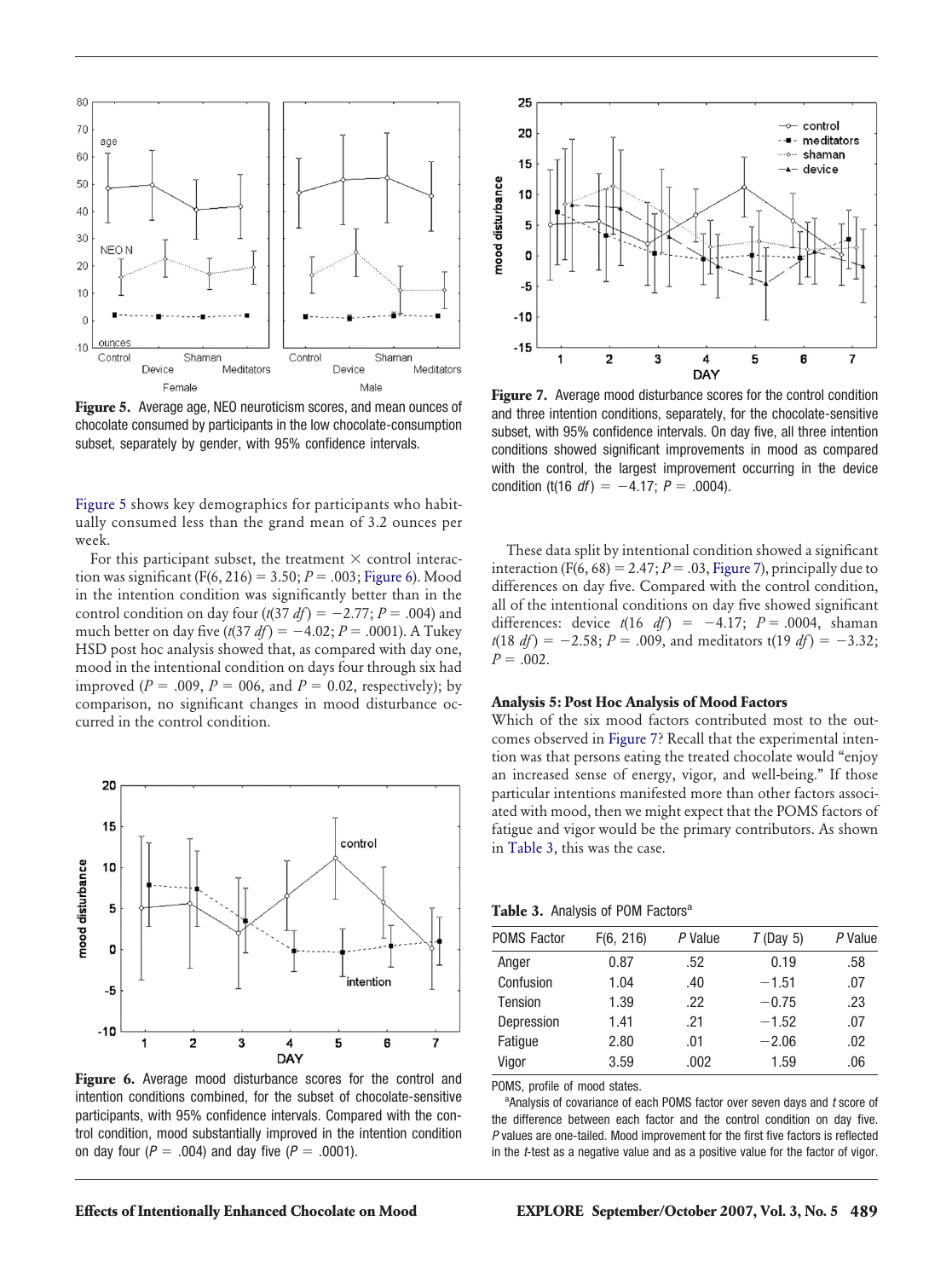## **DISCUSSION**

This experiment supports the ethnohistorical lore suggesting that the act of blessing food, with good intentions, may go beyond mere superstitious ritual—it may also have measurable consequences. From a modern perspective, this is an unexpected outcome, so it is prudent to first reconsider more conventional possibilities. For example, if participants knew which condition they were in, then these results could be explained by ordinary expectation effects. To avoid that bias, expectation was controlled through the use of a double-blind, placebo-controlled design. Perhaps the outcome was due to a statistical fluke? The overall intention versus control difference on day five resulted in a modest  $P = .04$ , which is not particularly persuasive. However, the same comparison for the preplanned subset of people who did not habitually eat much chocolate resulted in  $P = .0001$ . This is no longer easily attributable to chance, even given the small sample size of the experiment. Other conventional explanations do not readily come to mind.

One unconventional explanation is that intention influenced the biochemistry of chocolate in some way. Assessing the plausibility of this explanation will require future experiments focused on objectively measuring differences between treated and untreated chocolate. Another unconventional explanation, one that does not require intentional influence, is that the participants were fortuitously assigned to the four conditions by the experimenters in just such a way as to cause the final outcome to be in alignment with the hypothesis. Although participants were randomly stratified in advance of the experiment to avoid any ordinary assignment bias, Decision Augmentation Theory (DAT) proposes that if investigators could unconsciously perceive probable study outcomes based on their present-time decisions, then it would be possible to arrange such fortuitous assignments.<sup>48</sup> Independent experiments provide repeatable evidence in favor of such unconscious anticipatory perceptions in humans, so such an explanation cannot be dismissed out of hand[.49,50](#page-7-0)

The most efficient way to distribute participants under DAT is to sort (anomalously) people who will respond poorly into the control condition and to sort participants who will respond well into the intentional conditions. Such a distribution would cause a statistical difference between mood states in those two conditions. There is a suggestion of such a differential split in analysis 4 [\(Figure](#page-4-0) 6), but the Tukey HSD tests show that as compared with day one, there was a significant mood improvement in the intentional condition over the course of the week, but no corresponding mood decline in the control condition. A significant effect occurring only in the treatment condition is more consistent with an influence explanation than with DAT, although it should be noted that the lack of a significant mood decline in the control condition may be due to that condition's smaller sample size. Future experiments of this type should test in more detail the potential explanatory power of DAT versus influence.

A third alternative explanation, similar to speculations about the underlying mechanisms of homeopathy, $51$  is that the classic double-blind design is violated by intentional effects. If this is so, then participants might have guessed the condition to which they were assigned, leading to a placebo effect. To assess this possibility, all participants were asked to report, after they turned

in their questionnaires, the condition to which they perceived to be their assignment. Based on 60 people responding, 68% thought they were in the control condition, of which 27% were correct (compared with an actual 27% in the control condition), and 32% thought they were in an intentional condition, of which 74% were correct (compared with the actual 73%). Thus, there was no evidence that participants were biased by expectation effects. This finding was supported by examining subjective reports provided by 20 people before they were informed about the condition to which they were assigned. Their comments revealed a wide range of subjective experiences, including unusually strong calm, blissful, energetic, jittery, and in a few cases, ill or negative feelings. These comments were not systematically associated with condition; 15 of 20 comments were from people in the intentional group, and eight of 15 were positive. The remaining five comments were from the control group, and two of those were positive.

Although explanations for the observed effects remain uncertain, the results are supported by conceptually similar studies involving water. In those experiments, water directly or indirectly exposed to healers' intentions was used to hydrate plants, which showed greater growth than plants provided with untreated water.<sup>52,53</sup> The present study extended the notion of an intention-carrying substance from water to food, and it expanded the target of intention from measurement of plant growth to subjective mood states in humans.

Future efforts to replicate this finding should seriously consider sources of intentional enhancement and contamination that might influence the postulated effect. On the enhancement side, we recommend that the intentional imprints be provided by highly experienced meditators or other practitioners who specialize in tasks requiring intense, prolonged concentration. In addition, both the participants and investigators should approach this experiment critically— but genuinely open—to the hypothesis. Although it is necessary to maintain a skeptical stance in science, persons holding explicitly negative expectations should not be allowed to participate for the same reason that dirty test tubes are not allowed in biology experiments; if one is testing the role of intention, then vigilance is required about the intention of all individuals involved in the test. This would extend to people who are aware of the experiment but are not otherwise involved; it may even extend to people who learn about the experiment in the future after the study is completed. Given theoretical support and experimental evidence for retrocausal effects,<sup>54,55</sup> replication of intentional phenomena may be inherently limited because once conducted and published, an experiment might be influenced by a potentially infinite number of future intentions (this divergence problem is only a serious problem if intentions of all observers have the same impact, eg, see Houtkooper<sup>56</sup>).<sup>[56-58](#page-7-0)</sup> Analogous to taking a flash photograph of an object in a hall of mirrors, in this realm it may not be possible to completely eliminate all sources of contamination.

#### **Acknowledgments**

We thank Dr Annemarie Colbin for discussions about the possible role of intention in food and nutrition, Dr Cassandra Vieten and Kelly Durkin for valuable suggestions about the experimental design, the Venerable Geshe Lhundub Sopa and the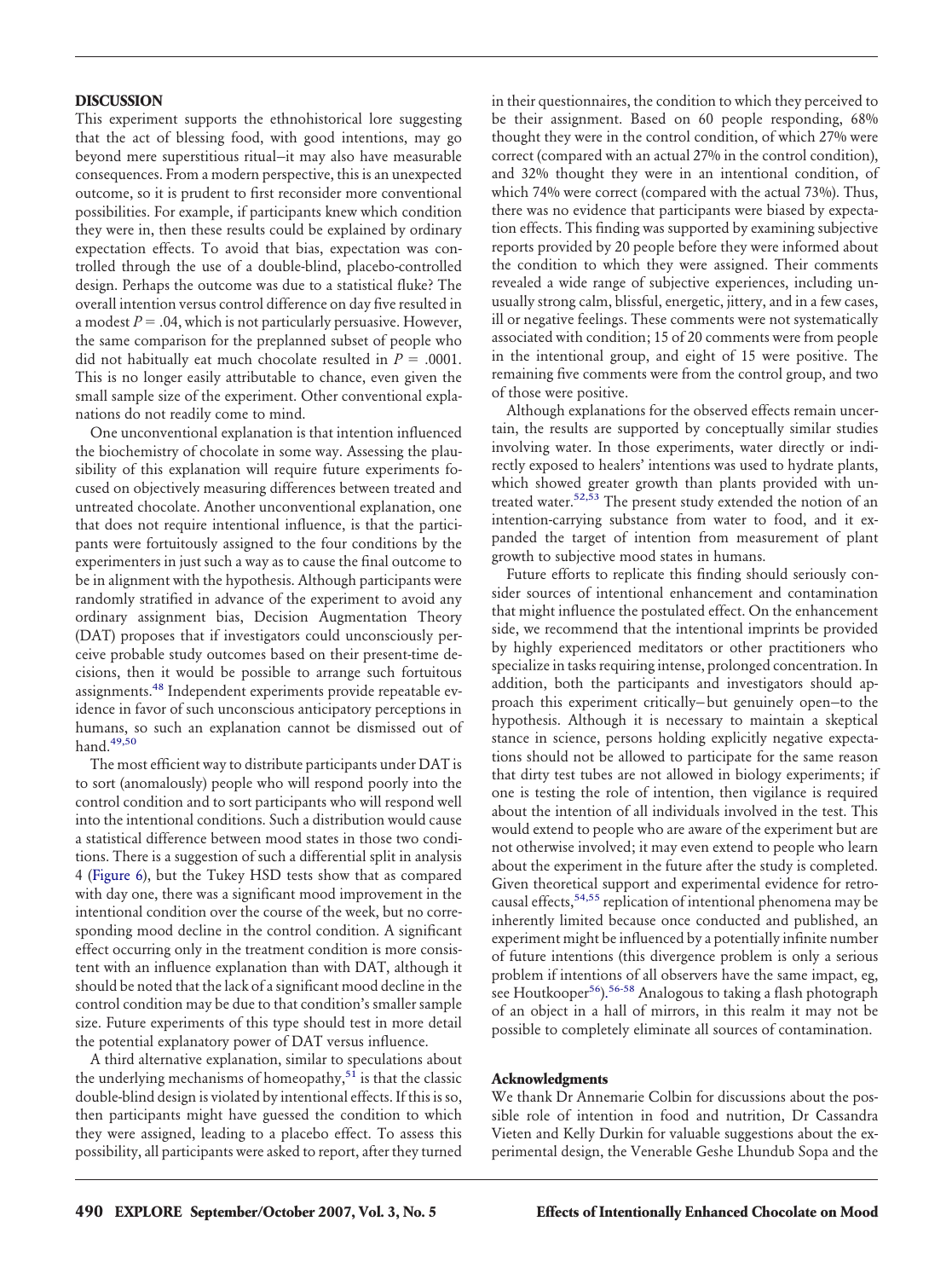<span id="page-6-0"></span>monks at the Deer Park Buddhist Center for providing the intentions for two of the imprinting conditions, Shaman Zorigtbataar Banzaar for performing the ceremony that provided the third intentional imprint, and all of the participants for kindly agreeing to eat chocolate for three days.

### **REFERENCES**

- 1. Ohry A, Tsafrir J. Is chicken soup an essential drug? *J Med Assoc Canada.* 1999;161:1532-1533.
- 2. Rennard BO, Ertl RF, Gossman GL, et al. Chicken soup inhibits neutrophil chemotaxis in vitro. *Chest.* 2000;118:1150-1157.
- 3. Caroline NL, Schwartz H. Chicken soup rebound and relapse of pneumonia: report of a case. *Chest.* 1975;67:215-216.
- 4. Russek LG, Schwartz GE. Perceptions of parental caring predict health status in midlife: a 35-year follow-up of the Harvard Mastery of Stress Study. *Psychosom Med.* 1997;59:144-149.
- 5. Stewart-Brown SL, Fletcher L, Wadsworth MEJ. Parent-child relationships and health problems in adulthood in three UK national birth cohort studies. *Eur J Public Health.* 2005;15:640-646.
- 6. Colbin A. *Wholistic Nutrition: From Biochemistry to Chaos, Complexity, and Quantum Physics–Applying Some Concepts From Contemporary Science to a New Understanding of How Food Affects Health* [doctoral dissertation]. Cincinnati, OH: Union Institute & University; 2002.
- 7. Kesten D. *Feeding the Body Nourishing the Soul: Essentials of Eating for Physical, Emotional, and Spiritual Well-Being.* San Francisco, Calif: Conari Press; 1997.
- 8. Baylor University. *The Baylor Religion Survey.* Waco, Tex: Baylor Institute for Studies of Religion; 2005.
- 9. Dossey L. 'The eating-papers'and other curious aspects of nutrition. *Alt Ther Health Med.* 1998;4.
- 10. Cousins N. Belief becomes biology. *Adv Mind Body Med.* 1989;6: 20-29.
- 11. Radin DI, Nelson RD. Evidence for consciousness-related anomalies in random physical systems. *Found Phys.* 1989;19:1499-1514.
- 12. Radin DI, Nelson RD. Research on mind-matter interactions (MMI): individual intention. In: Jonas WB, Crawford CC, eds. *Healing, Intention and Energy Medicine: Research and Clinical Implications*. Edinburgh, England: Churchill Livingston; 2003:39-48.
- 13. Radin DI, Nelson RD, Dobyns Y, Houtkooper J. Reexamining psychokinesis: comment on Bösch, Steinkamp, and Boller. *Psychol Bull.* 2006;132:529-532.
- 14. Bösch H, Steinkamp F, Boller E. Examining psychokinesis: the interaction of human intention with random number generators–a meta-analysis. *Psychol Bull.* 2006;132:497-523.
- 15. Radin D, Hayssen G, Emoto M, Kizu T. Double-blind test of the effects of distant intention on water crystal formation. *Explore (NY).* 2006;2:408-411.
- 16. Radin DI, Taft R, Yount G. Possible effects of healing intention on cell cultures and truly random events. *J Alt Comp Med.* 2004;10:103-112.
- 17. Schmidt S, Schneider R, Utts J, Walach H. Distant intentionality and the feeling of being stared at: two meta-analyses. *British J Psychol.* 2004;95:235-247.
- 18. Wackermann J, Seiter C, Keibel H, Walach H. Correlations between brain electrical activities of two spatially separated human subjects. *Neurosci Lett.* 2003;336:60-64.
- 19. Richards TL, Kozak L, Johnson LC, Standish LJ. Replicable functional magnetic resonance imaging evidence of correlated brain signals between physically and sensory isolated subjects. *J Alt Comp Med.* 2005;11:955-963.
- 20. Radin DI. Event related EEG correlations between isolated human subjects. *J Alt Comp Med.* 2004;10:315-324.
- 21. Radin DI. *Entangled Minds.* New York, NY: Paraview Pocket Books; 2006.
- 22. Frazer JG. *The Golden Bough.* Available at: [http://www.bartleby.](http://www.bartleby.com/196/5.html) [com/196/5.html.](http://www.bartleby.com/196/5.html) Accessed December 24, 2006.
- 23. Zeilinger A. Experiment and the foundations of quantum physics. *Rev Modern Physics.* 1999;71:S288-S298.
- 24. Walach H. Generalized entanglement: a new theoretical model for understanding the effects of complementary and alternative medicine. *J Alt Comp Med.* 2005;11:549-559.
- 25. Bell JS. *Speakable and Unspeakable in Quantum Mechanic.* Cambridge, England: Cambridge University Press; 1987.
- 26. Julsgaard B, Kozhekin A, Polzik ES. Experimental long-lived entanglement of two macroscopic objects. *Nature.* 2001;413:400-403.
- 27. Zhao Z, Chen Y-A, Zhang, A-N, et al. Experimental demonstration of five-photon entanglement and open-destination teleportation. *Nature.* 2004;430:54-58.
- 28. Sørensen A, Duan L-M, Cirac JI, Zoller P. Many-particle entanglement with Bose-Einstein condensates. *Nature.* 2001;409:63-66.
- 29. Marcikic I, de Riedmatten H, Tittel W, Zbinden H, Gisin N. Longdistance teleportation of qubits at telecommunication wavelengths. *Nature.* 2003;421:509-513.
- 30. Upshaw J, O'Leary JP. The medicinal leech: past and present. *Am Surg.* 2000;66:313-314.
- 31. Sherman RA, Hall MJR, Thomas S. Medicinal maggots: an ancient remedy for some contemporary afflictions. *Ann Rev Entomol.* 2000; 45:55-81.
- 32. James W. *The Will to Believe.* New York, NY: Longmans, Green & Co; 1897.
- 33. Rozin P, Levine E, Stoess C. Chocolate craving and liking. *Appetite.* 1991;17:199-212.
- 34. Parker G, Parker I, Brotchie H. Mood state effects of chocolate. *J Affective Disord.* 2006;92:149-159.
- 35. Macht M, Dettmer D. Everyday mood and emotions after eating a chocolate bar or an apple. *Appetite.* 2006;46:332-336.
- 36. Smit HJ, Gaffan EA, Rogers PJ. Methylxanthines are the psychopharmacologically active constituents of chocolate. *Psychopharmacology.* 2004;176:412-419.
- 37. Smit HJ, Blackburn RJ. Reinforcing effects of caffeine and theobromine as found in chocolate. *Psychopharmacology.* 2005;181:101-106.
- 38. Parlee MB. Changes in moods and activation levels during the menstrual cycle in experimentally naive subjects. *Psychol Women Q.* 1982;7:119.
- 39. Williams KJ, Suls J, Alliger GM, Learner SM, Wan CK. Multiple role juggling and daily mood states in working mothers: an experience sampling study. *J Appl Psychol.* 1991;76:664-674.
- 40. McNair DM, Loor M, Droppleman LF. *Profile of Mood States.* San Diego, Calif: Multi-Health Systems, Inc.; 1992.
- 41. Chico LE. Personality dimensions and subjective well-being. *Span J Psychol.* 2006;9:38-44.
- 42. Gunthert KC, Cohen LH, Armeli S. The role of neuroticism in daily stress and coping. *J Pers Soc Psychol.* 1999;77:1087-1100.
- 43. Tiller W, Dibble W, Fandel J. *Some Science Adventures With Real Magic.* Walnut Creek, Calif: Pavior; 2005.
- 44. Tiller W, Dibble W, Kohane M. *Conscious Acts of Creation: The Emergence of a New Physics.* Walnut Creek, Calif: Pavior; 2001.
- 45. Tiller W, Dibble W, Shealy C, Nunley R. Toward general experimentation and discovery in conditioned laboratory spaces: Part II. pH-change experience at four remote sites, 1 year later. *J Altern Complement Med.* 2004;10:306-310.
- 46. Dibble WE, Tiller WA. Electronic device-mediated pH changes in water. *J Sci Explor.* 1999;13:155-176.
- 47. Mason L, Patterson R. Replicaton attempt: no development of pH or temperature oscillations in water using intention imprinted electronic devices. *J Sci Explor.* 2003;17:521-526.
- 48. May EC, Paulinyi T, Vassy Z. Anomalous anticipatory skin conductance response to acoustic stimuli: experimental results and speculation about a mechanism. *J Alt Comp Med.* 2005;11:695-702.